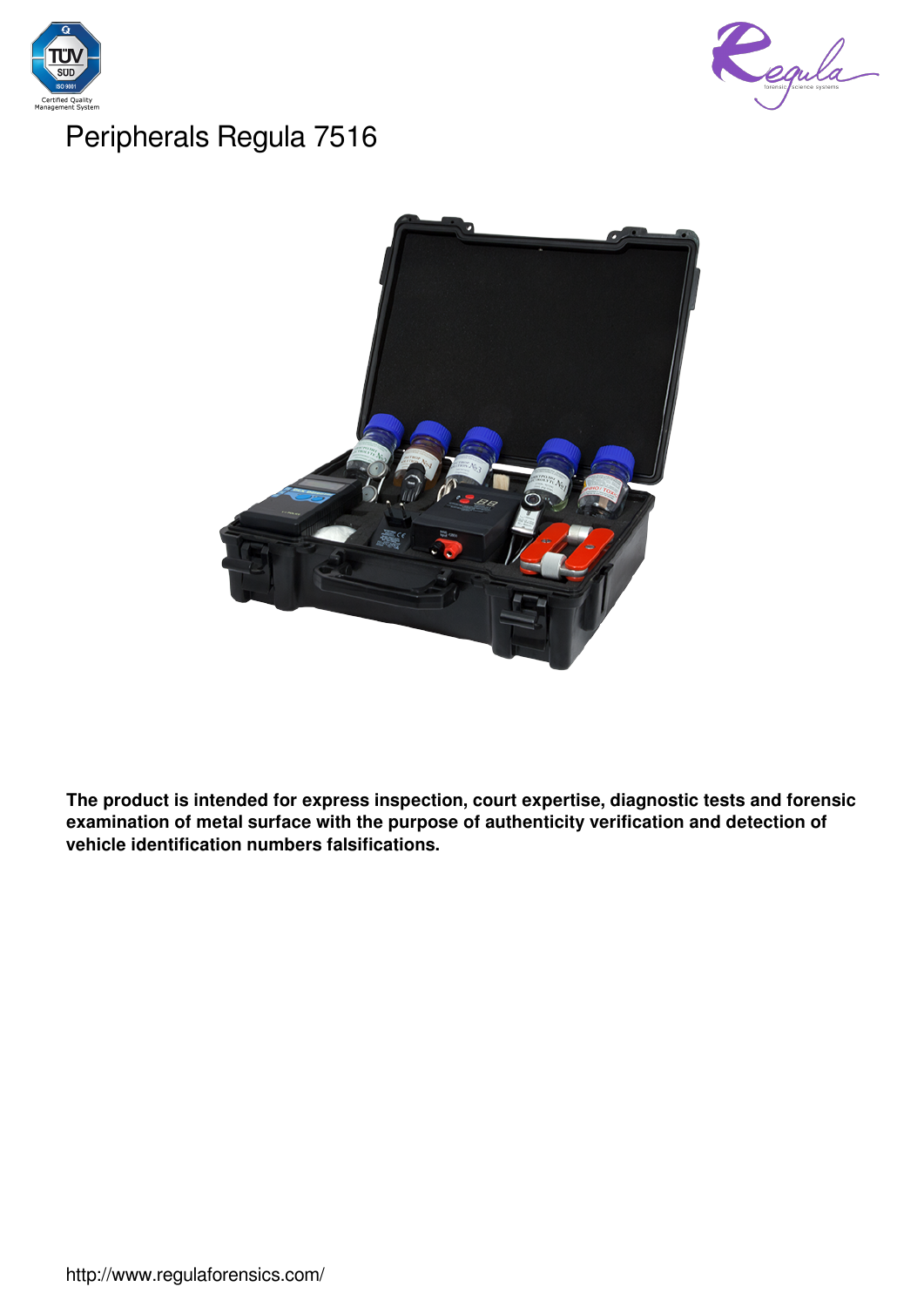

Regula 7516 is a portable complex in a protective case. It comprises a magnetic powder visualizer, an electrochemical etcher, an eddy-current detector, auxiliaries and consumables, an optical probe with an oblique light source.

The complex can be used either as a separate device for non-/destructive examination of metal surface, or together with Regula 7505M expanding functionality of the latter.

#### **Functionality**

- 1. **The visualizer is intended for visualization of structural and relief inhomogeneity of material (e.g. internal stress zones, zones of local thermal effects, ferromagnetic materials, welded joints, surface defects) without removing varnish-and-paint coating.**
	- Excitation of magnetic stray fields above the object surface. The magnetic stray fields display internal structural inhomogeneity of the material.
	- Magnetic powder visualization of magnetic stray fields of the object.
- 2. **Eddy-current detector a remote eddy-current sensor and a measuring indicator.** The detector is intended for indication of structural inhomogeneity of material (welded joints, alterations of metal thickness, the layer of varnish-and-paint coating and zones of local thermal effects) without removing varnish-and-paint coating.
	- Excitation of the electromagnetic field of eddy currents in the examined area of the object. The eddy currents display internal structural inhomogeneity of the material and the object geometrics.
	- o Indication of interaction parameters between the electromagnetic field of eddy currents and the electromagnetic excitation field.
- 3. **Electrochemical etcher a remote galvanic head of etching with a current regulator and a voltage inverter.** The etcher is intended for visualization of structural inhomogeneity of material (e.g. internal stress zones, zones of local thermal effects, welded joints) removing varnish-and-paint coating.
	- Removal of varnish-and-paint coating.
	- Electrochemical etching of the surface of metallic templates made of steel, cast iron and aluminum alloys.
	- Filling, etching and maintaining the galvanic head without the operator's contact with the electrolyte.
- 4. **Optical probe with an oblique light source (a torch).** The probe construction is based on the CMOS camera and is equipped with a flexible stand with magnetic holders. The optical probe is used for the visualoptical examination of front and back surfaces of the vehicles data carriers and also for inputing the images obtained as a result of visualization by the methods of magnetic-powder examination and electrochemical etching.
	- o Illumination of the examined object.
	- Examined object image capture and transformation of the image into a TV signal.
	- Forming a TV image on a PC monitor.
	- Saving examination results.
- 5. **Case** for storing and transportation of the peripherals.

#### **Application**

- Court expertise
- Forensic departments
- Customs authorities
- Law-enforcement agencies
- Car rental and leasing companies
- Auto service centers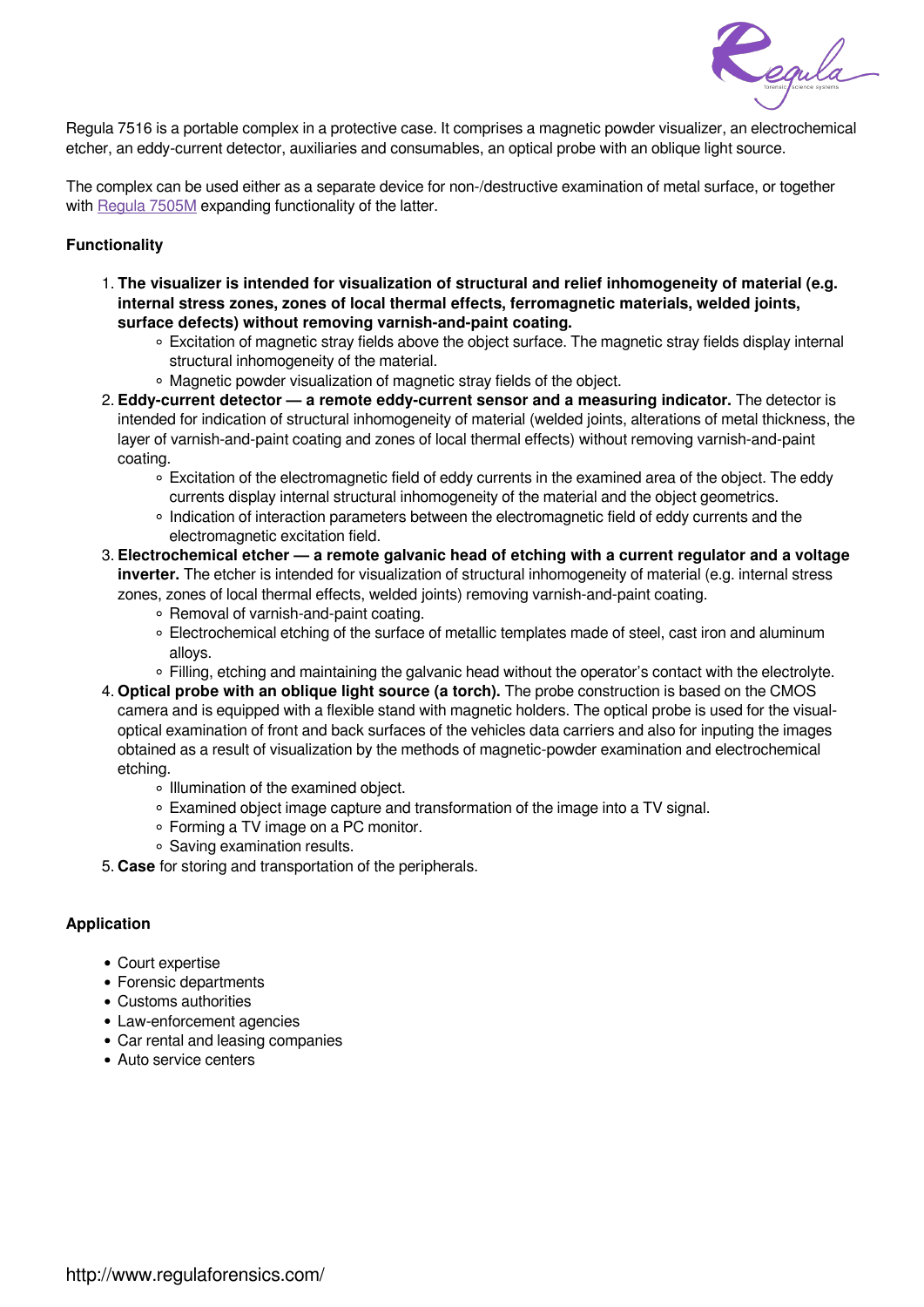

### **Optical probe with an oblique light source**

- Field of view, mm  $-50\times60$  (when the height is 50 mm)
- Video camera frame size, pixels 1600×1200
- Dimensions (length×width×height), mm, max:
	- **oblique light source** 270×30×30
	- **optical probe**  340×30×30
- Weight, kg, max:
	- **oblique light source** 0,16
	- **optical probe** 0,22
- Power supply:
	- **oblique light source** from a battery of the torch
	- **optical probe** from a USB port:
		- power supply voltage,  $V 5$
		- power consumption,  $W 2.5$

#### **Magnetic powder visualizer**

- Size of the visualization area, mm, max  $-160 \times 20$
- Dimensions of the remote magnetizer (length×width×height when packed), mm, max 125×80×30
- $\bullet$  Weight, kg  $-0.8$

## **Eddy-current detector**

- Maximal gap between the sensor and metallic surface of the template, mm, max 1
- Speed of the sensor movement along the examined surface,  $m/s$ , max  $-0.1$
- Warming-up time, min, max  $-5$
- Dimensions, mm, max:
	- electronic block (length×width×height) 175×85×30
	- $\circ$  remote sensor (length×diameter) 45×18
- $\bullet$  Weight, kg  $-0.3$
- Power supply voltage (from the internal battery),  $V 9$

#### **Electrochemical etcher**

- Range of electrolysis regulated current,  $A 0-2,5$
- $\bullet$  Time of non-stop etching without refilling (2,5 A current), minutes, min  $-8$
- Remote galvanic head:
	- $\circ$  dimensions, mm 120×30
	- $\circ$  weight, kg, max  $-0.2$
- Power supply:
	- rechargeable battery
	- vehicle accumulator:
		- power supply voltage,  $V 12$
		- power consumption, W, max  $-24$

#### **Case**

- Dimensions (length×width×height), mm, max 460×360×140
- $\bullet$  Weight, kg, max  $-7$